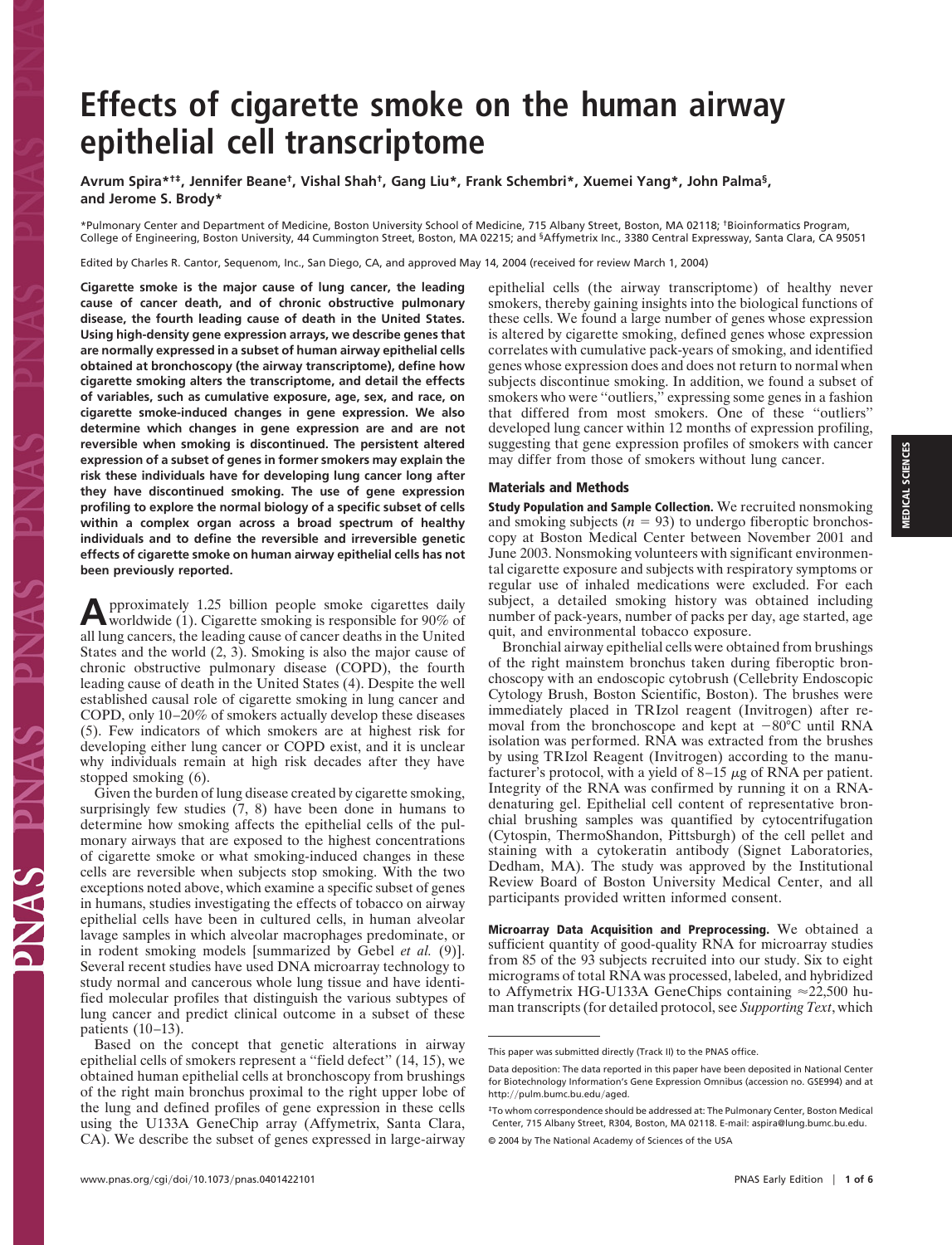is published as supporting information on the PNAS web site). A single weighted mean expression level for each gene was derived by using MICROARRAY SUITE 5.0 software (Affymetrix). Using a one-sided Wilcoxon signed-rank test, the MAS 5.0 software also generated a detection  $P$  value  $[P_{(detection)}$  value] for each gene that indicates whether the transcript was reliably detected. We scaled the data from each array to normalize the results for interarray comparisons. Microarray data normalization was accomplished in MAS 5.0, where the mean intensity for each array (top and bottom 2% of genes excluded) was corrected (by a scaling factor) to a set target intensity of 100.

Arrays of poor quality were excluded based on several qualitycontrol measures. Each array's scanned image was required to be free of any significant artifacts, and the bacterial genes spiked into the hybridization mix had to have a  $P_{\text{(detection)}}$  value  $<0.05$ (called present). If an array met these criteria, it was evaluated based on three other quality measures: the  $3'$  to  $5'$  ratio of the intensity for GAPDH, the percent of genes detected as present, and the percent of ''outlier'' genes as determined by a computational algorithm we developed (see supporting information for details).

In addition to the set of rules above, one further quality control measure was applied to each array. Although cytokeratin stains of selected specimens reveal that  $\approx 90\%$  of nucleated cells are epithelial, we developed a gene filter to exclude specimens potentially contaminated with inflammatory cells. A group of genes on the U133A array was identified that should be expressed in bronchial epithelial cells and a list of genes that are specific for various lineages of white blood cells and distal alveolar epithelial cells (see Tables 2 and 3, which are published as supporting information on the PNAS web site). Arrays whose 90th percentile for the  $P_{\text{(detection)}}$  value was  $>0.05$  for genes that should be detected in epithelial cells or whose 80th percentile  $P_{\text{(detection)}}$  value was <0.05 for genes that should not be expressed in bronchial epithelial cells were excluded from the study. Ten of the 85 samples were excluded based on the quality-control filter and the epithelial content filter described above.

In addition to filtering out poor-quality arrays, we applied a gene filter to remove genes that were not reliably detected. From the complete set of  $\approx$  22,500 probe sets on the U133 array, we filtered out probe sets whose  $P_{\text{(detection)}}$  value was not <0.05 in at least 20% of all samples. A total of 9,968 probe sets passed our filter and were used in all further statistical analyses for the data set.

**Microarray Data Analysis.** Clinical information, array data, and gene annotations are stored in an interactive MYSQL database coded in PERL available at  $http://pullm.bumc.bu.edu/aged/$ index.html. All statistical analyses below and within the database were performed with R V. 1.6.2 software (available at http:// r-project.org). The gene annotations used for each probe set were from the October 2003 NetAffx HG-U133A Annotation Files.

Technical, spatial (right and left bronchus from same subject), and temporal (baseline and at 3 months from same subject) replicates were obtained from selected subjects for quality control. Pearson correlations were calculated for technical, spatial, and temporal replicate samples from the same individual (see supporting information for details). An unsupervised analysis of the microarray data was performed by hierarchical clustering the top 1,000 most variable probe sets (determined by coefficient of variation) across all samples with log-transformed *z*-score normalized data. The analysis was performed by using a Pearson correlation (uncentered) similarity metric and average linkage clustering with CLUSTER and TREEVIEW software obtained at http://rana.lbl.gov/EisenSoftware.htm (see Fig. 4, which is published as supporting information on the PNAS web site).

The normal large-airway transcriptome was defined by the genes whose median  $P_{(detection)}$  value was  $\leq 0.05$  across all 23 healthy never smokers (7,119 genes expressed across the majority of subjects) and a subset of these 7,119 genes whose  $P_{\text{(detection)}}$ value was  $< 0.05$  in all 23 subjects (2,382 genes expressed across all subjects). The coefficient of variation for each gene in the transcriptome was calculated as the standard deviation divided by the mean expression level multiplied by 100 for that gene across all nonsmoking individuals. To identify functional categories that were over- or underrepresented within the airway transcriptome, GOMINER software (16) was used to functionally classify the genes expressed across all nonsmokers (2,382 probe sets) by the molecular function categories within gene ontology. Multiple linear regressions were performed on the top 10% most variable probe sets (712 probe sets, as measured by the coefficient of variation) in the normal airway transcriptome (7,119 probe sets) to study the effects of age, gender, and race on gene expression (see supporting information).

To examine the effect of smoking on the airway, a two-sample Student *t* test was used to test for genes differentially expressed between current smokers ( $n = 34$ ) and never smokers ( $n = 23$ ). To quantify how well a given gene's expression level correlates with the number of pack-years of smoking among current smokers, Pearson correlation coefficients were calculated (see supporting information). For multiple comparison correction, a permutation test was used to assess the significance of our *P* value threshold for any given gene's comparison between two groups  $[P<sub>(t test)</sub>$  value] or between a clinical variable  $[P<sub>(correlation)</sub>]$ value] (see supporting information for details). To further characterize the behavior of current smokers, 2D hierarchical clustering of all never smokers and current smokers using the genes that were differentially expressed between current vs. never smokers was performed. Hierarchical clustering of the genes and samples was performed by using log-transformed *z*-score normalized data with a Pearson correlation (uncentered) similarity metric and average linkage clustering with CLUSTER and TREEVIEW software.

Multidimensional scaling and principal component analysis were used to characterize the behavior of former smokers (*n* 18) based on the set genes differentially expressed between current and never smokers by using PARTEK 5.0 software (Partek, St. Charles, MO). In addition, we executed an unsupervised hierarchical clustering analysis of all 18 former smokers according to the expression of the genes differentially expressed between current and never smokers. To identify genes irreversibly altered by cigarette smoking, we performed Student's *t* test between former smokers ( $n = 18$ ) and never smokers ( $n = 23$ ) across the genes that were considered differentially expressed between current and never smokers (see supporting information for details).

Given the invasive nature of the bronchoscopy procedure, we were unable to recruit age-, race-, and gender-matched patients for the smoker vs. nonsmoker comparison. Because of baseline differences in age, gender, and race between never- and currentsmoker groups (see Table 4, which is published as supporting information on the PNAS web site), we performed an analysis of covariance (ANCOVA) to test the effect of smoking status (never or current) on gene expression while controlling for the effects of age (the covariate). In addition, a two-way ANOVA was performed to test the effect of smoking status (never or current) on gene expression while controlling for the fixed effects of race (encoded as three racial groups: Caucasian, African American, and other) or gender and the interaction terms of status:race or status:gender. Both the ANCOVA and two-way ANOVA were performed with PARTEK 5.0 software.

**Quantitative PCR Validation.** Quantitative real-time PCR was used to confirm the differential expression of a select number of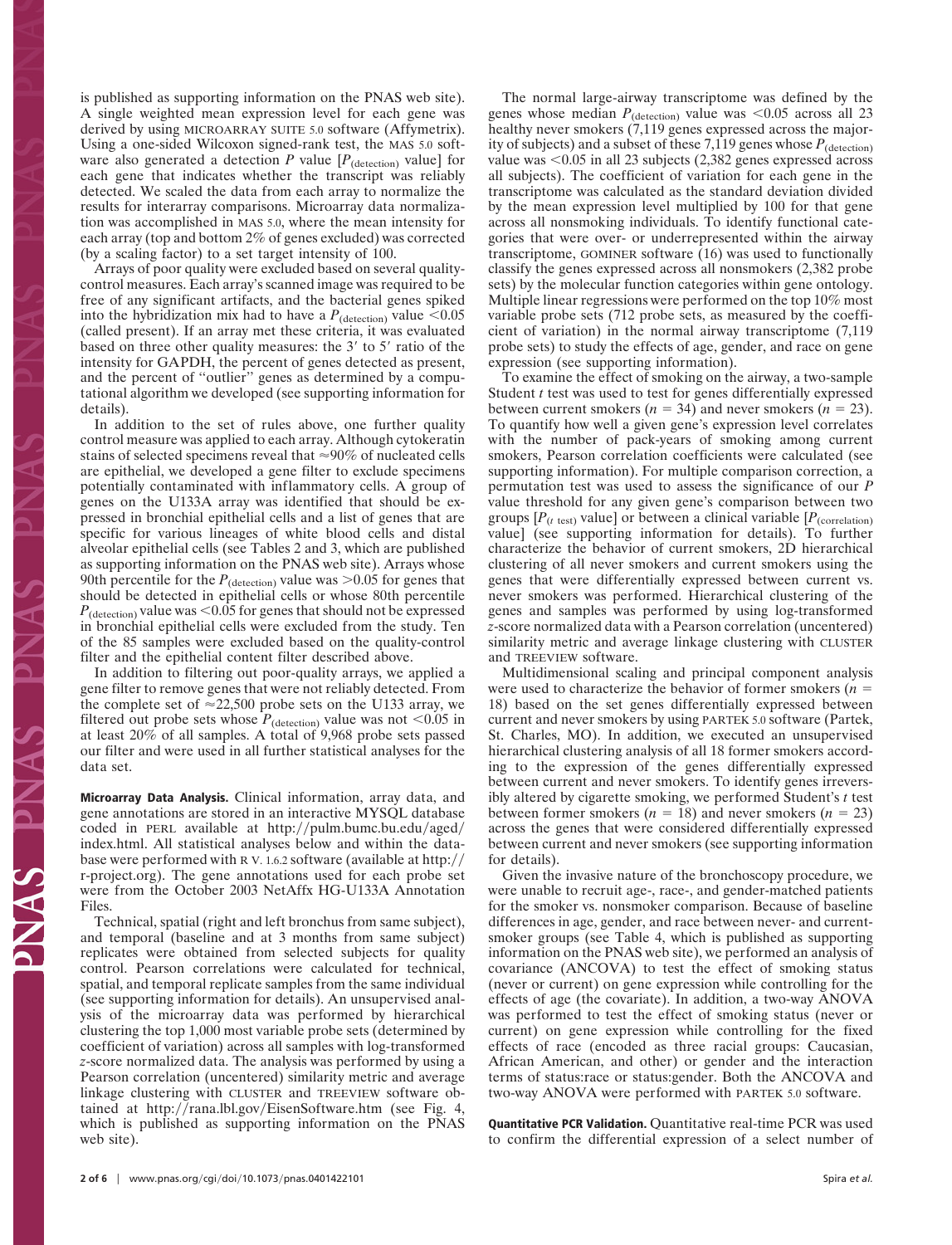genes. Primer sequences were designed with PRIMER EXPRESS software (Applied Biosystems). Forty cycles of amplification, data acquisition, and data analysis were carried out in an ABI Prism 7700 Sequence Detector (Applied Biosystems). All realtime PCR experiments were carried out in triplicate on each sample (see supporting information for protocol details).

**Additional Information.** Additional information from this study, including the raw image data from all microarray samples (.DAT files), expression levels for all genes in all samples (stored in a relational database), user-defined statistical and graphical analysis of data, and clinical data on all subjects are available at http://pulm.bumc.bu.edu/aged. Data from our microarray experiments have also been deposited in National Center for Biotechnology Information Gene Expression Omnibus (accession no. GSE994).

## **Results and Discussion**

**Study Population and Replicate Samples.** Microarrays from 75 subjects passed the quality-control filters described above and are included in this study. Demographic data on these subjects, including 23 never smokers, 34 current smokers, and 18 former smokers, are presented in Table 4. Bronchial brushings yielded 90% epithelial cells, as determined by cytokeratin staining, with the majority being ciliated cells. Samples taken from the right and left main bronchi in the same individual were highly reproducible with an  $R^2$  value of 0.92, as were samples from the same individual taken 3 months apart with an *R*<sup>2</sup> value of 0.85 (see Fig. 5 and Table 5, which are published as supporting information on the PNAS web site).

**The Normal Airway Transcriptome.** A total of 7,119 genes were expressed at measurable levels in the majority of never smokers, and 2,382 genes were expressed in all 23 healthy never smokers. Expression levels of the 7,119 genes varied relatively little; 90% had a coefficient of variation (standard deviation from the mean) of  $\leq 50\%$  (see Fig. 6, which is published as supporting information on the PNAS web site). Only a small part of the variation between subjects could be explained by age, gender, or race on multiple linear regression analysis (see Table 6, which is published as supporting information on the PNAS web site).

Table 1 depicts the GOMINER molecular functions (16) of the 2,382 genes expressed in large-airway epithelial cells of all healthy never smokers. Genes associated with oxidant stress, ion and electron transport, chaperone activity, vesicular transport, ribosomal structure, and binding functions are overrepresented. Genes associated with transcriptional regulation, signal transduction, pores and channels, and immune, cytokine, and chemokine genes are underrepresented. Upper airway epithelial cells, at least in healthy subjects, appear to serve as an oxidant and detoxifying defense system for the lung but serve few other complex functions in the basal state.

**Effects of Cigarette Smoking on the Airway Transcriptome.** Smoking altered the airway epithelial cell expression of numerous genes. Ninety-seven genes were found to be differentially expressed by Student's *t* test between current and never smokers at  $P < 1.06 \times$  $10^{-5}$ . This  $P_{(t \text{ test})}$  value threshold was selected based on a permutation analysis performed to address the multiple comparison problem inherent in any microarray analysis (see supporting information for further details). We chose a very stringent multiple-comparison correction and  $P$ <sub>( $t$  test)</sub> value threshold to identify a subset of genes altered by cigarette smoking with only a small probability of having a false positive. Of the 97 genes that passed the permutation analysis, 68 (73%) represented increased gene expression among current smokers. The greatest increases were in genes that coded for xenobiotic functions such as CYP1B1 (30-fold) and DBDD (5-fold), antioxidants such as

## **Table 1. GOMINER molecular functions of genes in airway epithelial cells**

| <b>Molecular functions</b> | Overrepresented<br>(cells/array) | Underrepresented<br>(cells/array) |
|----------------------------|----------------------------------|-----------------------------------|
| Binding activity           |                                  |                                   |
| RNA binding                | 0.76(273/366)                    |                                   |
| Translation                | 0.72(72/101)                     |                                   |
| Transcription              |                                  | 0.30(214/704)                     |
| <b>GTP</b> binding         | 0.55(106/194)                    |                                   |
| GTPase                     | 0.55(83/152)                     |                                   |
| G nucleotide               | 0.52(128/246)                    |                                   |
| Receptor                   |                                  | 0.20(79/396)                      |
| Chaperone                  | 0.62(80/119)                     |                                   |
| Chemokine                  |                                  | 0.24(10/42)                       |
| Cytokine                   |                                  | 0.20(39/194)                      |
| Enzyme activity            | 0.46 (1346/2925)                 |                                   |
| Oxidoreductase             | 0.54(225/417)                    |                                   |
| Isomerase                  | 0.56(48/82)                      |                                   |
| Signal transduction        |                                  | 0.29(490/1716)                    |
| Structural                 | 0.46(253/548)                    |                                   |
| Transcription regulator    |                                  | 0.35(321/917)                     |
| Transporter                |                                  |                                   |
| Carrier                    | 0.48(175/363)                    |                                   |
| lon                        | 0.56(130/231)                    |                                   |
| Anion                      |                                  | 0.26(15/61)                       |
| Cation                     | 0.64(116/180)                    |                                   |
| Metal                      | 0.68(42/62)                      |                                   |
| Electron                   | 0.58(131/226)                    |                                   |
| Channel/pore               |                                  | 0.16(43/269)                      |
|                            |                                  |                                   |

Major molecular functional categories and subcategories of 2,382 genes expressed in all never smoker subjects. Over- or underrepresentation of categories are determined by using Fisher's exact test. The null hypothesis is that the number of genes in our flagged set belonging to a category divided by the total number of genes in the category is equal to the number of flagged genes *not* in the category divided by the total number of genes *not* in the category. Equivalency in these two proportions is consistent with a random distribution of genes into functional categories and indicates no enrichment or depletion of genes in the category being tested. Categories considered to be statistically [ $P_{(GO)}$  < 0.05] over- or underrepresented by GOMINER are shown. Cells/arrays refers to the ratio of the number of genes expressed in epithelial cells divided by the number of genes on the U133A array in each functional category. Actual numbers are in parentheses.

GPX2 (3-fold) and ALDH3A1 (6-fold), and genes involved in electron transport such as NADPH (4-fold). In addition, several cell adhesion molecules, including CEACAM6 (2-fold) and claudin 10 (3-fold), were increased in smokers, perhaps in response to the increased permeability that has been found upon exposure to cigarette smoke (17). Genes that decreased included TU3A (4-fold), MMP10 (2-fold), HLF (2-fold), and CX3CL1 (2-fold). In general, genes that were increased in smokers tended to be involved in regulation of oxidant stress and glutathione metabolism, xenobiotic metabolism, and secretion. Expression of several putative oncogenes (pirin, CA12, and CEACAM6) were also increased. Genes that decreased in smokers tended to be involved in regulation of inflammation, although expression of several putative tumor suppressor genes (TU3A, SLIT1 and -2, and GAS6) were decreased. Changes in the expression of select genes were confirmed by real-time RT-PCR (see Fig. 7, which is published as supporting information on the PNAS web site).

Fig. 1 shows 2D hierarchical clustering of all the current and never smokers based on the 97 genes that are differentially expressed between the two groups (tree for genes not shown). The expression of a subset of genes in three current smokers (patients 56, 147, and 164) was similar to that of never smokers.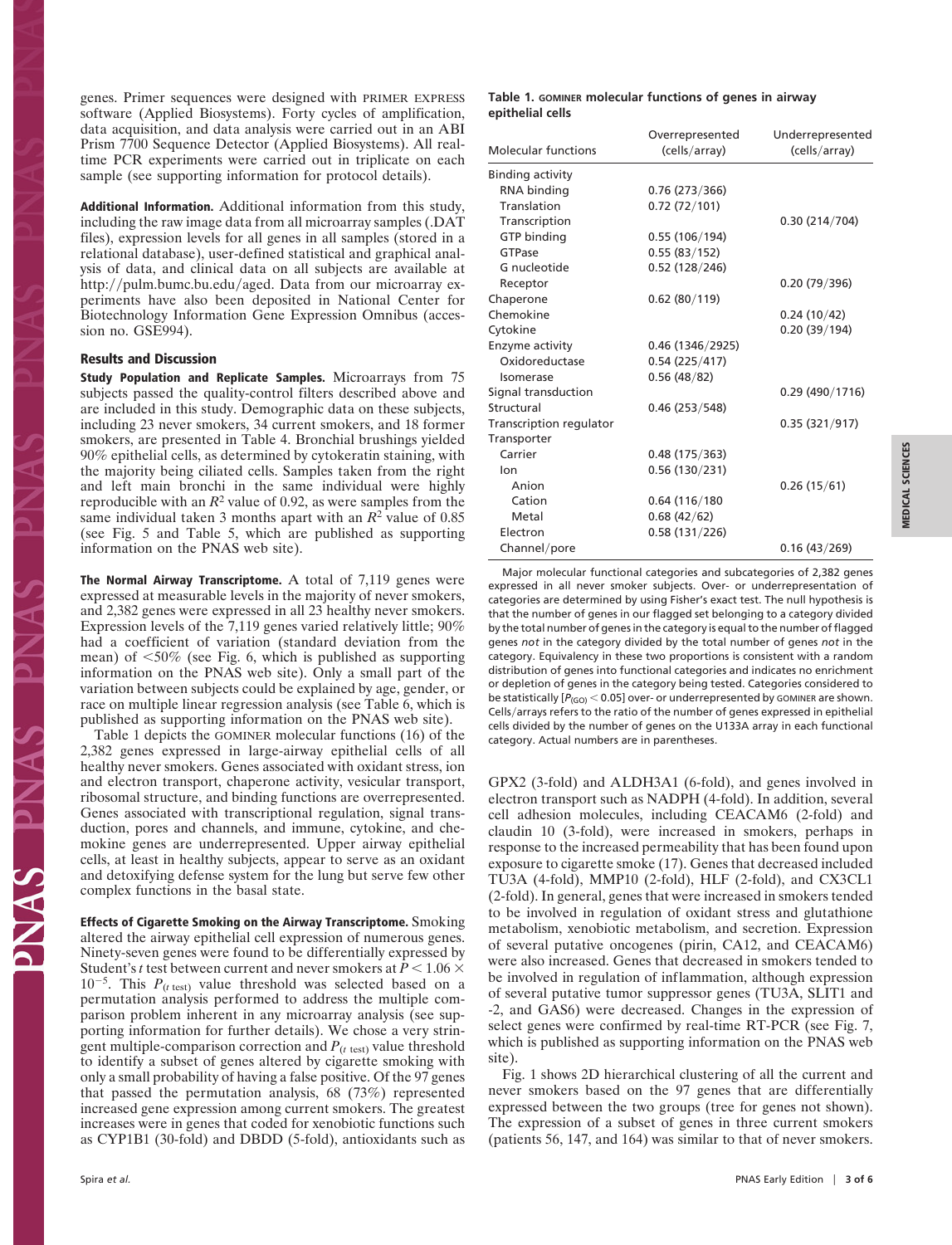

**Fig. 1.** Clustering of current- and never-smoker samples. Hierarchical clustering of current ( $n = 34$ ) and never ( $n = 23$ ) smokers according to the expression of the 97 genes differentially expressed between current and never smokers. Although current and never smokers separate into two groups, three current smokers appear to cluster with never smokers (yellow rectangle). Expression of several redox-related and xenobiotic genes in these subjects was not increased (brackets) and therefore resembled that of never smokers despite substantial smoke exposure. Also, a subset of current smokers (yellow circle) did not up-regulate expression of a number of predominantly redox xenobiotic genes (white circle) to the same degree as other smokers. In addition, a never smoker, 167N (blue box), is an outlier among never smokers and expresses a subset of genes at the level of current smokers. HUGO gene ID listed for all 97 genes. The functional classification of select genes is shown. Red, high level of expression; green, low level of expression; black, mean level of expression.

These three smokers, who were similar clinically to other smokers, also segregated in the same fashion when clusters were based on the top 361 genes differentially expressed between never and current smokers ( $P < 0.001$ ). Expression of a number of redoxrelated and xenobiotic genes was not increased in these three smokers (subjects 147C, 164C, and 56C), and, therefore, their profile resembled that of never smokers despite their substantial and continuing exposure to cigarette smoke. Thus, these individuals failed to increase expression of a number of genes that serve as protective detoxification and antioxidant genes, potentially putting them at risk of more severe smoking-related damage. Whether these differences represent genetic polymorphisms, and whether these individuals represent the 10–15% of smokers who ultimately develop lung cancer is uncertain. However, one of these subjects (subject 147C) subsequently developed lung cancer during the 1-year follow-up, suggesting some

link between the divergent patterns of gene expression and presence of or risk for developing lung cancer. Also, a subset of four additional current smokers clustered with current smokers but did not up-regulate expression of a cluster of predominantly redox/xenobiotic genes to the same degree as other smokers, although none of these smokers had developed lung cancer in 6 months of follow-up. In addition, a never smoker (subject 167N) is an outlier among never smokers and expresses a subset of genes at the level of current smokers. We reviewed this subject's clinical history and were unable to identify any obvious environmental exposures (i.e., second-hand smoke exposure) that might explain the divergent pattern of gene expression.

As might be expected, changes in gene expression were also correlated with cumulative cigarette exposure (pack-years). Although 159 and 661 genes correlated with cumulative smoking history at  $P < 0.001$  and  $P < 0.01$  levels, respectively (see Table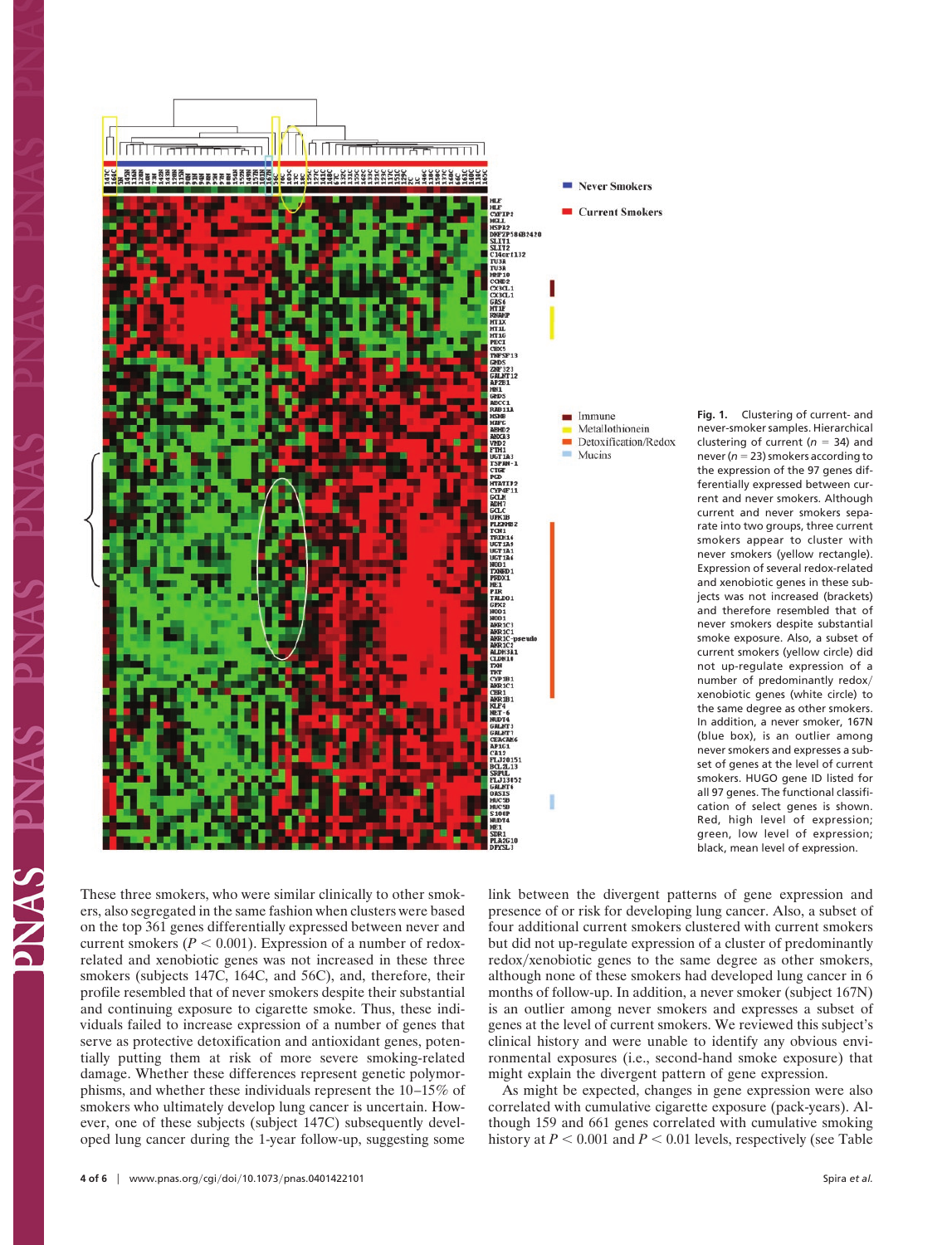**MEDICAL SCIENCES**

**MEDICAL SCIENCES** 



**Fig. 2.** Multidimensional scaling plot of current-, never-, and former-smoker samples. Multidimensional scaling plot of current (red boxes), never (green boxes), and former smokers (blue boxes) in 97 dimensional space according to the expression of the 97 genes differentially expressed between current and never smokers. Current and never smokers separate into their two classes according to the expression of these genes (*A*). When former smokers are plotted according to the expression of these genes (B), a majority of former smokers appear to group more closely to never smokers. However, a number of former smokers group more closely to current smokers (black circle). The only clinical variable that differed between the two groups of former smokers was length of smoking cessation (*P* 0.05), with formers smokers who quit within 2 years clustering with current smokers. The multidimensional scaling plots are reduced-dimension representations of the data, and the axes on the figure have no units.

7, which is published as supporting information on the PNAS web site), only five genes correlated with pack-years at the  $P \leq$  $3.1 \times 10^{-6}$  threshold (based on permutation analysis; see supporting information for details). These genes include cystatin, which has been shown to correlate with tumor growth and inflammation (18); HBP17, which has been shown to enhance fibroblast growth factor activity (19); and BRD2, which is a transcription factor that acts with E2F proteins to induce a number of cell cycle-related genes (20). Among the genes that were correlated at the  $P < 0.0001$  level, a number of genes decreased with increasing cumulative smoking history, including genes that are involved in DNA repair (RPA1).

Because of baseline differences in age, sex, and race between never- and current-smoker groups, analysis of covariance and two-way ANOVA were performed to test the effect of smoking status on gene expression while controlling for the effects of age, gender, race, and two-way interactions. Many of the genes found to be modulated by smoking in this analysis were also found by using the simpler Student *t* test. Age and gender had little effect on gene expression changes induced by smoking, whereas race appeared to influence the effect of smoking on the expression of a number of genes. The ANOVA controlling for race yielded 16 genes not included in the set of 97 genes differentially expressed between current and never smokers (see Table 8, which is published as supporting information on the PNAS web site). Given the relatively small sample size for this subgroup analysis, these observations must be confirmed in a larger study but may account in part for the reported increased incidence of lung cancer in African-American cigarette smokers (21).

Thus, the general effect of smoking on large-airway epithelial cells was to induce expression of xenobiotic metabolism and redox stress-related genes and to decrease expression of some genes associated with regulation of inflammation. Several putative oncogenes were up-regulated and tumor suppressor genes were down-regulated, although their roles in smoking-induced lung cancer remain to be determined. Risk for developing lung



**Fig. 3.** Genes irreversibly altered by cigarette smoke. Hierarchical clustering plot of 15 of the 97 probe sets from Fig. 1 that remain differentially expressed between former vs. never smokers ( $P < 0.0001$ ) as long as 30 years after cessation of smoking. Samples are grouped according to smoking status and length of smoking cessation (samples are not being clustered and, thus, no dendogram occurs on the sample axis). Patient ID, status (C, F, or N), and length of time (years) because smoking cessation are shown for each sample. Current, current smokers; former, former smokers; never, never smokers. HUGO gene ID is listed for all 15 genes. Two genes (HLF and MT1X) appear twice in the analysis (i.e., two different probe sets corresponding to the same gene). Red, high level of expression; green, low level of expression; black, mean level of expression.